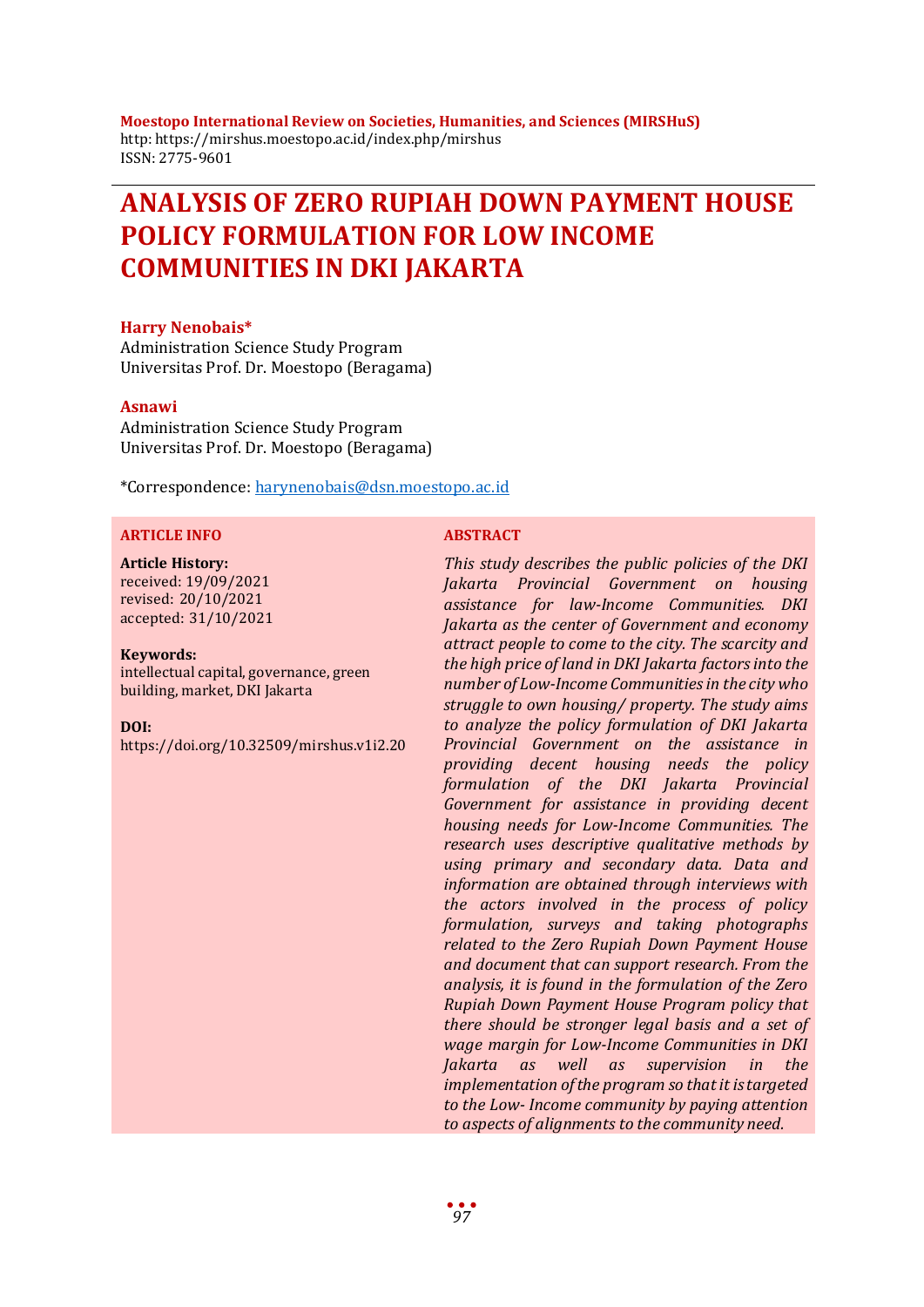## **INTRODUCTION**

The house is a primary human need that has a very important function for human survival as a protector from natural disturbances from the weather and other living creatures. The house is not only a building (structural), but also a residence that meets the requirements of a decent life, viewed from various aspects of community life. Home can be understood as a place of refuge, to enjoy life, rest and have fun with family. Inside the house, residents get the first impression of their life in this world. The house must guarantee the interests of the family, namely to grow, give the possibility to live in association with its neighbors, and more than that, the house must provide peace, pleasure, happiness, and comfort in all the events of his life (Frick and Mulyani, 2006; Aminudin, 2007).

However, the increasing demand for housing in big cities has resulted in higher house prices. High house prices make it difficult to realize the dream of owning a house, especially for low-income people. Then population growth that is concentrated in urban areas is prone to giving rise to slum areas, both on the banks of railroads, and along rivers. This is because the fulfillment of housing needs is increasingly difficult to fulfill. From year to year the gap between the needs for housing supply still occurs, especially for low-income people due to low purchasing power or limited access to the housing finance system (Mangeswuri, 2016).

Therefore, the government needs to be present and play an active role in providing and facilitating the acquisition of houses for the community through the implementation of housing and settlement areas as well as community self-help. The provision and ease of acquisition of the house is a functional unit to ensure environmental sustainability in line with the spirit of democracy, regional autonomy, and openness in the life of society, nation and state.

In response to this, the DKI Jakarta Provincial Government has made a policy for the zero rupiah down payment program for low-income communities in DKI Jakarta, namely in the form of Governor Regulation Number 104 of 2018 as a legal basis in implementing the zero rupiah Down Payment (DP) house program with credit or credit time. maximum repayment of 20 years.

Of course, this is good news for residents of DKI Jakarta who do not have a permanent home, especially the price of land in DKI Jakarta which is increasingly unaffordable for low-income people. The Zero Rupiah Downpayment House Samawa Program is a financing facilitation program by the DKI Jakarta Provincial Government to address the problem of home ownership. Through this program, the DKI Jakarta Provincial Government provides ownership financing facilities with a zero rupiah down payment scheme. By fulfilling the need for a light ownership scheme for DKI Jakarta residents to be able to have a decent place to live, it is expected to be able to improve the quality of life of the community.

However, in the implementation of the program, several difficulties and problems were encountered, namely: First, as a policy, of course this has received attention from various parties, such as according to city planning observer, Nirwono Joga, who said DKI Jakarta must be honest with the public regarding the zero rupiah down payment scheme. which comes from the DKI Jakarta APBD budget through a regional capital participation scheme, because a DP of 0 Rupiah means that the down payment for the DP is bailed out by the DKI Jakarta Regional Government, meaning that the prospective buyer is still charged with replacing the down payment at a later date. So it's not free DP. Second, there is no strong legal basis such as local regulations as a basis for optimally implementing the policy. Until now, the zero rupiah down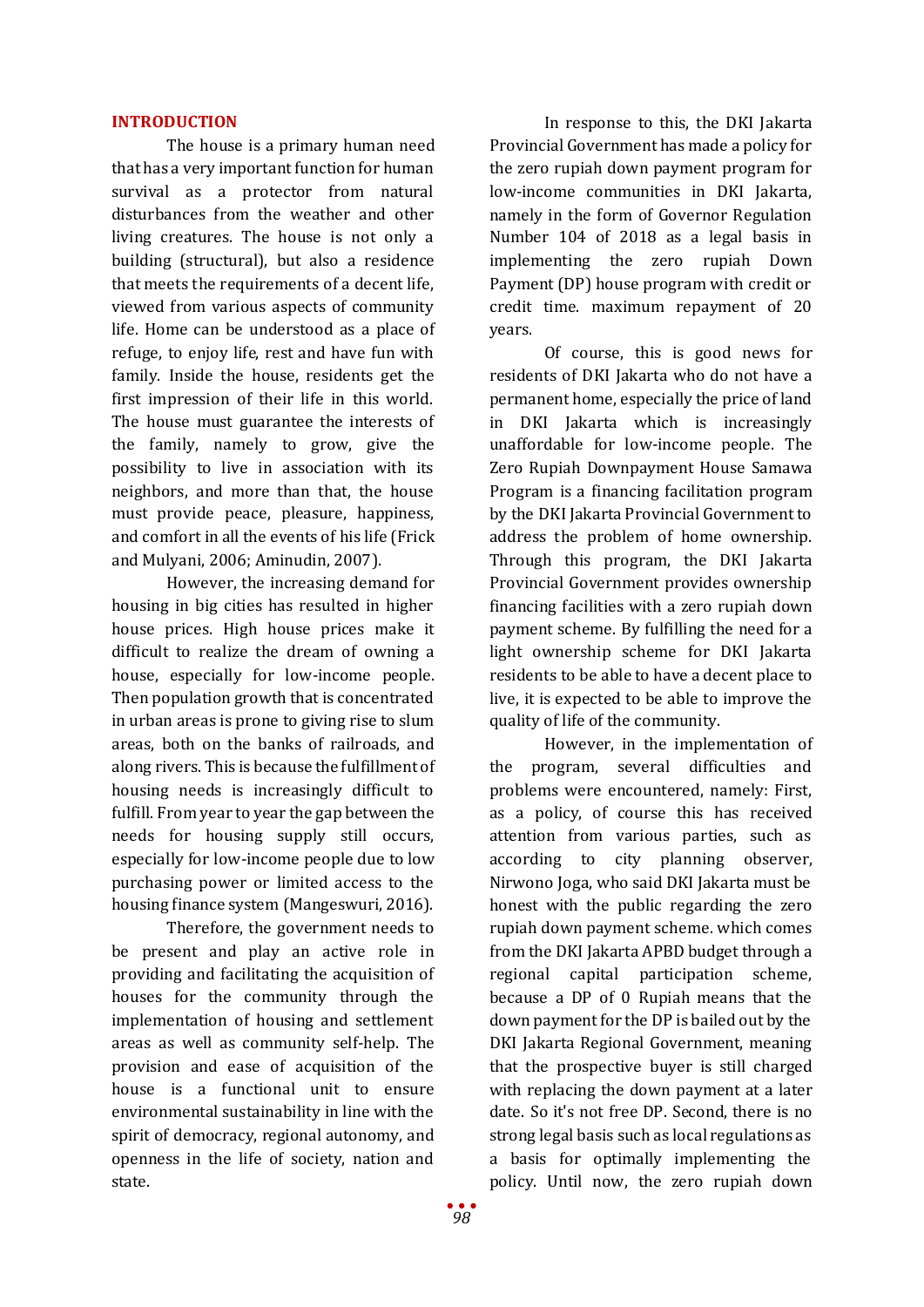payment house program is based on the Governor's Regulation, while the housing loan runs for 20 years, so it is feared that when there is a change of governor, the policy can be changed again. Third, in the zero rupiah down payment program, it is a vertical house and not a landed house. Due to the lack of land that can be used as a place to live. The house is intended for residents who earn Rp 4-7 million. This then makes the poor people disappointed. Fourth, in the implementation there are still some people who feel that the technical and administrative process is still slow to get the zero rupiah down payment house.

Some of the problems above have finally made the implementation of the zero rupiah down payment program policy for low-income people in DKI Jakarta based on Governor Regulation Number 104 of 2018 not yet run optimally so that the goal of the policy to provide housing for the poor who do not have a house has not been realized.

By using Mustopadidjaja's (2003) theory, there are two questions in this study, namely: (1) What is the process of policy formulation on the zero rupiah down payment program for low-income people in DKI Jakarta? (2) What are the aspects that influence the formulation of the zero rupiah down payment program for low-income people in DKI Jakarta?

# **DISCUSSION**

Based on the research results of the zero rupiah down payment program for lowincome communities in DKI Jakarta based on Governor Regulation Number 104 of 2018, it was found: **First**. Assessment of the difficulty of low-income people owning houses in DKI Jakarta due to the continued increase in the number of residents and housing developers who are not in favor of low-income people with a very large down payment burden with requirements that are difficult to meet for the community so that the government needs to intervene to

The paradigm used in this research is the constructivist paradigm. This paradigm aims to observe, describe, understand, and analyze the problematic phenomena that take place in the policy formulation of the zero rupiah down payment program for lowincome communities in DKI Jakarta. The research method used is qualitative, namely describing or explaining something as it is, the data obtained will be analyzed and described based on the discovery of facts in the field. The tools used in the study were cameras, recorders and in-depth interview guide sheets (Creswell, 2016).

Primary data sources In this study, it was obtained through interviews with the Governor of DKI Jakarta Province, DKI Jakarta Public Housing and Settlement Service, members of the DKI Jakarta DPRD, NGOs, housing observers and house users. Data collection techniques used in researching the formulation of a zero down payment house policy for low-income people in DKI Jakarta is an in-depth interview, observation, literature study and documentation study. Data analysis carried out at the time of data collection included three stages: data reduction, data display, and verification conclusion. In this study also used triangulation techniques (Neuman, 2006).

determine a pro-poor mechanism. providing housing for low-income people. However, the availability of land in Jakarta to be used as settlements is almost non-existent, although there is land that has not been developed but its status is already owned by private developers. Then the number of residents of Jakarta has exceeded the number of 13 million people. **Second**. Goal setting. The goal of the zero rupiah down payment program is to reduce the very high rate of homelessness and the results of the research show that down payment is one of the obstacles besides the availability of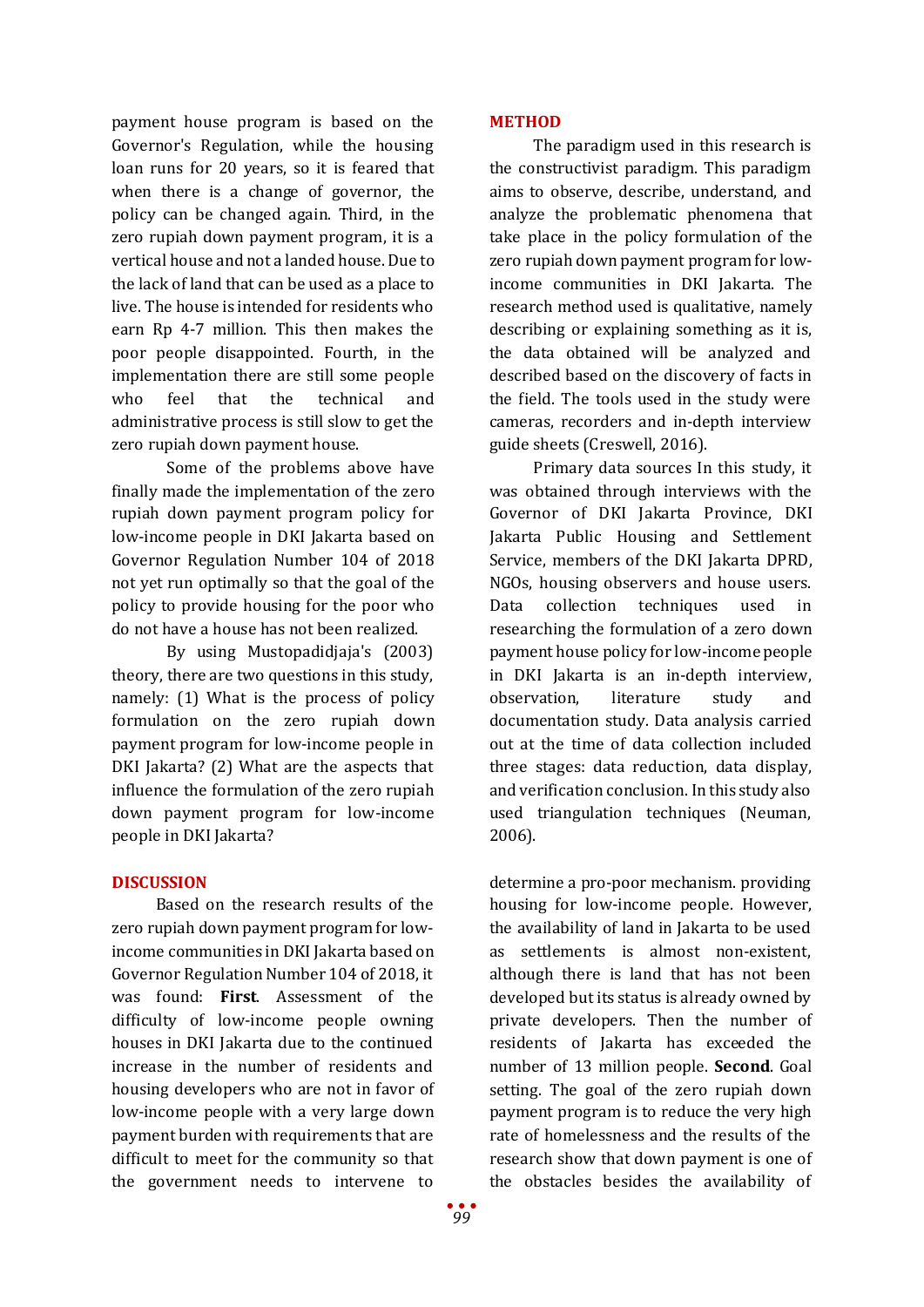houses. Because we see a segment that needs help from the down payment side, because the problem of not having a house has many causes. Financing schemes are formulated by the government to reduce the burden on low-income people in meeting their housing needs, starting from loans with soft interest, long-term loans, partnerships with cooperatives or microfinance institutions, and policies that are oriented towards bureaucratic ease for low-income people. **Third**. Alternative formulation. To meet the housing needs of low-income communities can be grouped into two, namely the fulfillment of housing needs to be closer to the workplace and the fulfillment of housing needs for efforts to improve the community's economy can be realized in several strategic steps to expand public access to development resources and create opportunities for lower-level communities to participate in the development process, so that people can overcome backwardness and strengthen their economic competitiveness. (Gunawan, 1998: 146). One of the efforts that can be done is to form an economic body such as a cooperative to support the economy of the residents of the zero Rupiah downpayment house and revive the social life of the Zero Rupiah downpayment house residents. **Fourth**. In preparing the model in this study, the researcher used a schematic model. According to Elias M. Awad (1979: 10) a schematic model is a chart that describes the system elements and their interrelationships with each other. Here the elements are depicted in squares, and the flow of goods, information, and feedback is represented by arrows.



Picture 1. Zero Rupiah Downpayment Home Program Scheme and Premium Loans Source: Managed by Authors, 2021

**Fifth.** Determination of Criteria. In this study, researchers used 3 aspects that

influenced the formulation of the Zero Rupiah DP home program policy, namely: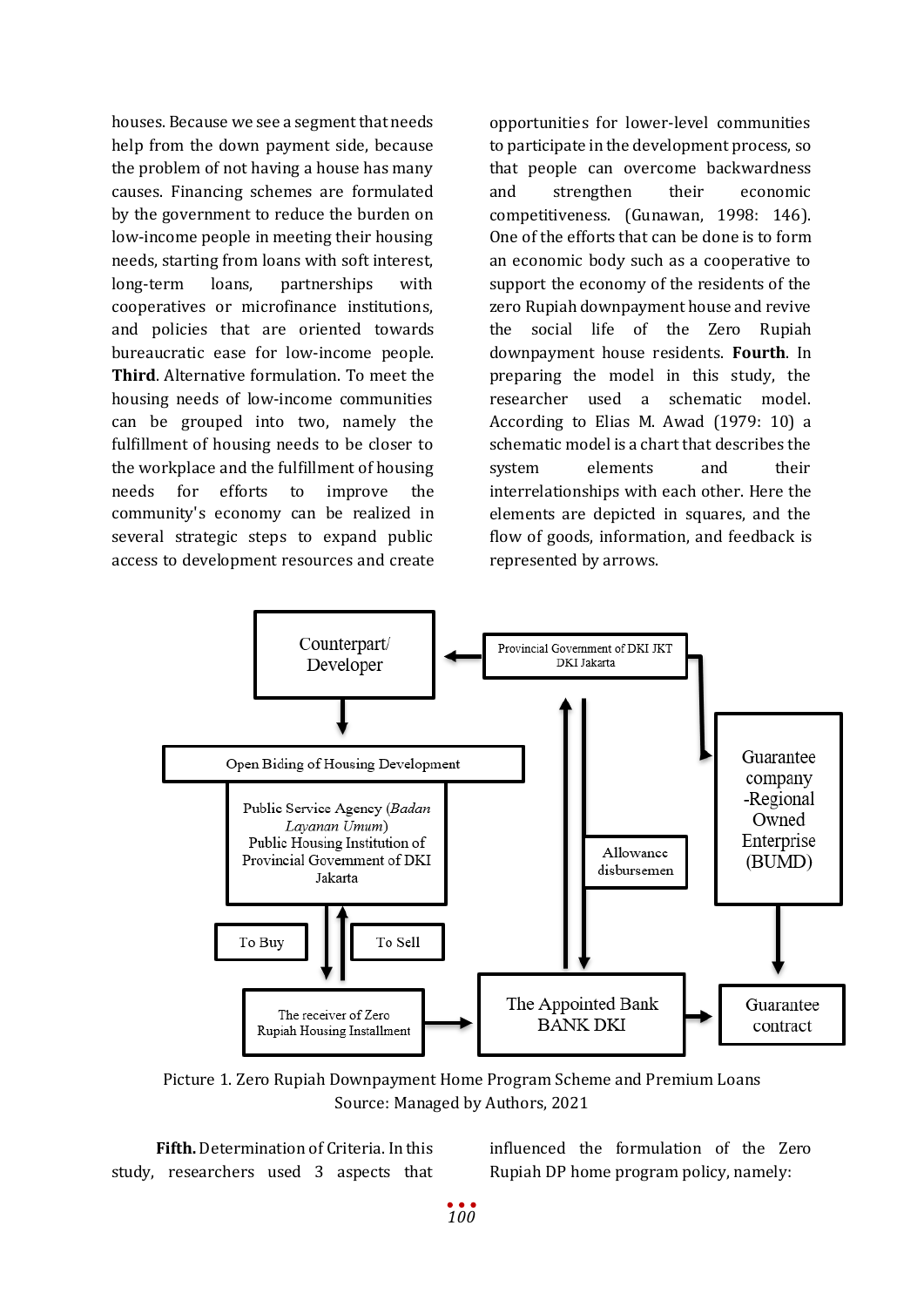- a. *Political Aspect*: The zero Rupiah DP house program is a political promise for the governor (Anies Baswesdan) in the 2017-2022 gubernatorial election campaign. Therefore, as a priority program for the DKI Jakarta Provincial Government, one of them is the zero Rupiah down payment program as a result of the political promise of the regional head. Therefore, the zero Rupiah down payment program as a policy based on a political promise is included in the priority program of the DKI Jakarta Provincial Government. As a priority program of the DKI Jakarta Provincial Government, of course, this program must be targeted at low-income communities in DKI Jakarta. But in its implementation there are still many vacant units due to the tight selection carried out by the Housing Service in collaboration with the relevant Office and Bank DKI. As a political promise from the governor, the zero Rupiah down payment program is expected to overcome the backlog of home ownership in DKI Jakarta by implementing more effective and efficient procedures for low-income communities.
- b. *Economy Aspect*: In the zero Rupiah DP house program, the DKI Jakarta Provincial Government has formed a UPT in its implementation so that the financial mechanism is managed by the BLUD. Community installments will be included in non-tax regional income so that the incoming money will be managed so that it does not burden the APBD every year for maintenance. With these managed funds, there should no longer be any maintenance fees charged to home consumers with zero down payment. The installment fee paid should include costs for maintenance so that it does not add to the community's burden by spending maintenance money. This means that the Provincial Government of DKI Jakarta

must use the zero Rupiah down payment program as a policy that increases local revenue.

c. *Law Aspect*: To realize the governor's promise, the implementation of the zero Rupiah DP house program has the basis of Governor Regulation Number 108 of 2018 and Governor's Decree Number 855 of 2019. With regulations according to this, the zero Rupiah down payment policy can be changed as the governor of DKI Jakarta changes. Therefore, there must be a strong legal umbrella in the implementation of zero Rupiah down payment as according to Wibowo Edi (2004: 18) in the administration of local government, public policy and law have an important role.

**Sixth**. Alternative assessment. In dealing with home ownership in DKI Jakarta, the DKI Jakarta Provincial Government has 3 options for the people of DKI Jakarta including:

- a. Social Service House
	- For the poor who have no income, a house belonging to the social service office is provided and even training is provided there.
- b. Flats for Rent For the lower class with a lowcost rental system
- c. Zero Rupiah Installment House

Simple flat house for middle class community who have a fixed income and are able to pay monthly installments but cannot afford a down payment when buying a house. Meanwhile, the income limit for lowincome people applied by the DKI Jakarta Provincial Government is still too general to follow the Regulation of the Minister of Housing. The Provincial Government of DKI Jakarta must make a separate study on the income limit of low-income people in DKI Jakarta because it is not the same as the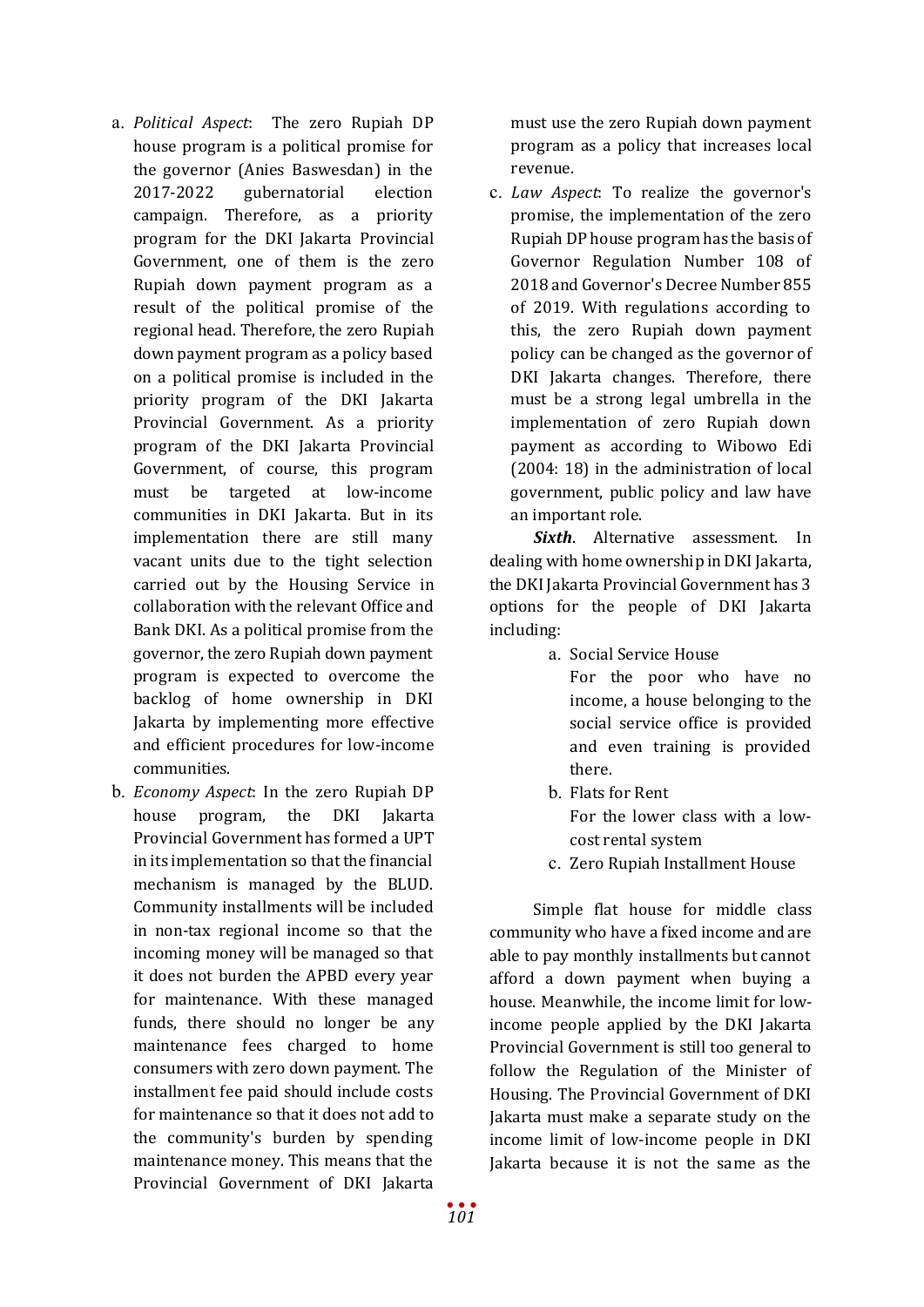income of people in other areas. *Seventh*. Recommendation Formulation. The zero Rupiah down payment program is very beneficial for low-income people because people feel that it is easier for them to own a house with a down payment paid in advance by the DKI Jakarta Provincial Government. As a priority program for the DKI Jakarta Provincial Government, the down payment should not only be bailed out but also paid/subsidized by the DKI Jakarta Provincial Government so that the selling price of a zero Rupiah down payment house is more affordable for the public. Limited land is an obstacle in making a zero Rupiah down payment house, therefore the DKI Jakarta Provincial Government and BUMD must collaborate in recording regional asset in order that Zero Rupiah downpayment houses exist in every area of DKI Jakarta, such as West, North and South Jakarta. Then in terms of building a house with a zerodown payment, the Rupiah is very feasible, but there must be improvements such as the addition of playing facilities for children and educational facilities for children.

Therefore, there are still many things that must be considered by the DKI Jakarta Provincial Government in implementing the zero Rupiah down payment program in terms of adequate facilities and infrastructure, as according to Jimbro (2010) housing must also be provided with facilities such as educational facilities, health, worship, shopping, recreation, and others that cannot be separated from people's lives. Budiharjo (1993) states that what is often neglected even though it is very important for the feasibility of human life living in the residential environment is the facilities and infrastructure, which include:

- a. S*ocial services*, such as school, clinics, health centers, hospitals which are generally provided by the government.
- b. S*ocial facilities*, such as places of worship, funerals, meeting halls, sports fields, playgrounds/open spaces, shops,

markets, stalls, street vendors and so on.

c. Environment infrastructure. It includes roads and bridges, clean water, electricity network, telephone network, dirty water network and solid waste.

# **CONCLUSION**

Based on the description of the results of the research and discussion that has been described in the previous chapter, the writing of this thesis can be concluded regarding the formulation of the zero Rupiah down payment program policy as follows: **First**. There are many factors that make it difficult for low-income people to own a house in DKI Jakarta, including the increasingly limited land to be used as a place to live so that the longer the land price increases, which results in a backlog of home ownership. This is what makes the DKI Jakarta Provincial Government issue a zero rupiah down payment house program to overcome the problem of the backlog of home ownership in DKI Jakarta. **Second**. The goal of the zero-rupiah DP house program is to overcome the problem of ownership houses for low-income people who cannot afford a down payment. **Third**. The zero rupiah down payment program is intended for people who have a steady income and have the ability to pay installments but cannot afford a down payment. Therefore, efforts must be made to improve the community's economy. **Fourth**. In terms of the registration procedure for the zero rupiah down payment program through the housing office and Bank DKI. If the registrant's file is complete, then check the bank to ensure the ability of the prospective creditor to be able to pay the installments. There are three aspects that affect the zero rupiah down payment program, namely: (a) *the political aspect*, as the governor's political promise, the zero rupiah down payment house program has become a priority program for the DKI Jakarta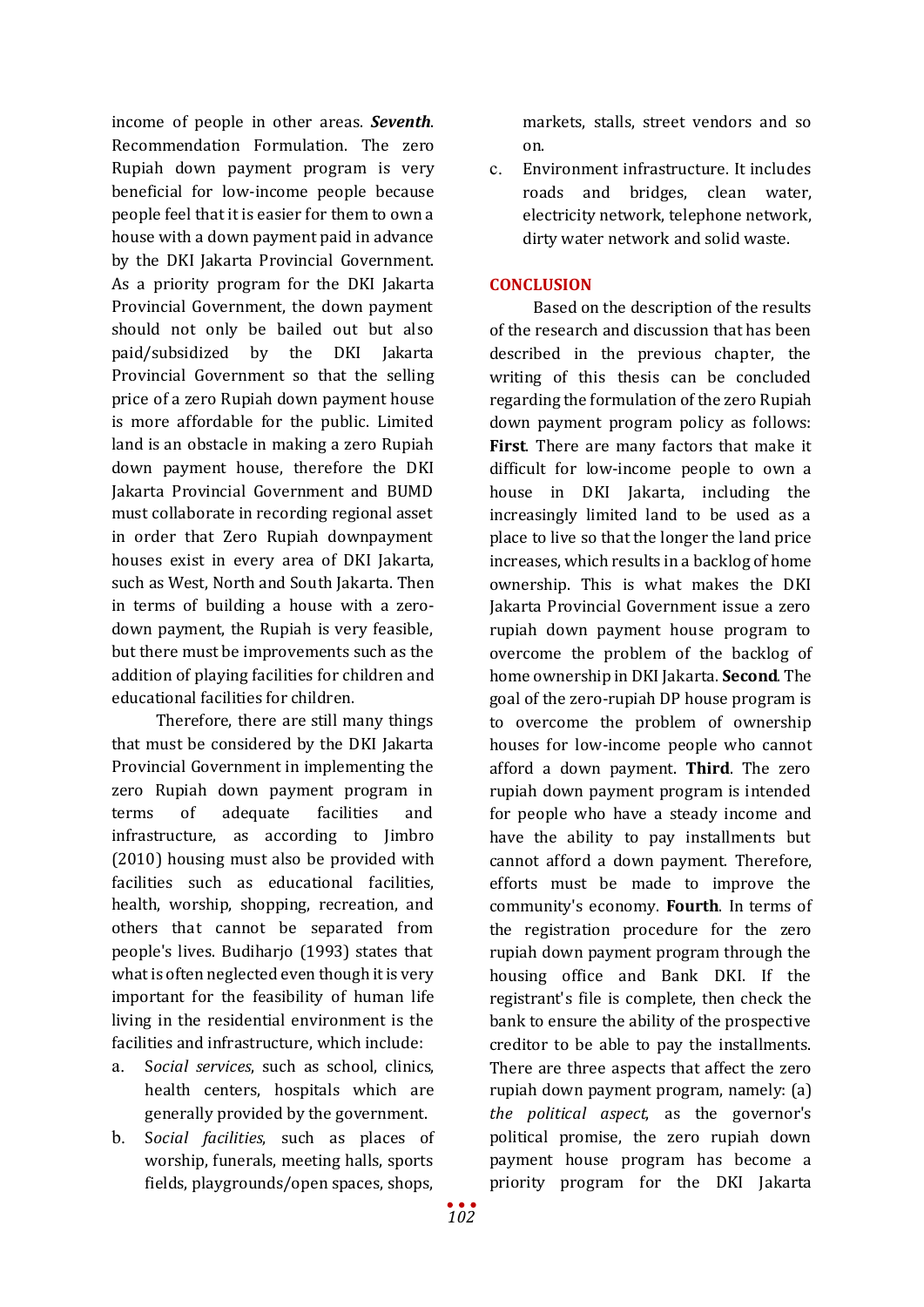provincial government. (b) *the economic aspect*, with a large budget but the money will be returned through creditor installments so that it does not burden the APBD every year in terms of maintenance. (c) *legal aspects*, Governor's regulation number 104 of 2018 as the basis for implementing the zero rupiah down payment house program. **Fifth**. The income limit of low-income people in DKI Jakarta follows the regulation of the minister of housing. **Sixth.** Limited land is an obstacle in making a house with a zero down payment. Then in terms of buildings with zero rupiah down payment, it is very feasible, but there must be improvements such as the addition of playing facilities for children and educational facilities for children.

Due to the limited land area in DKI Jakarta, housing is built in a vertical form because it is cheaper and can accommodate more people. Third. The zero rupiah down payment program is intended for people who have a steady income and are able to pay installments but cannot afford a down payment. Therefore, efforts must be made to improve the community's economy. Fourth. In terms of the registration procedure for the zero rupiah down payment program through the housing office and Bank DKI. If the registrant's file is complete, then check the bank to ensure the ability of the prospective creditor to be able to pay the installments. There are three aspects that affect the zero rupiah down payment program, namely: (a) the political aspect, as the governor's political promise, the zero rupiah down payment house program has become a priority program for the DKI Jakarta provincial government. (b) the economic aspect, with a large budget but the money will be returned through creditor installments so that it does not burden the APBD every year in terms of maintenance. (c) legal aspects, Governor's regulation number 104 of 2018 as the basis for implementing the zero rupiah down

payment house program. Fifth. The income limit of low-income people in DKI Jakarta follows the regulation of the minister of housing. Sixth. Limited land is an obstacle in making a house with a zero down payment. Then in terms of buildings with zero rupiah down payment, it is very feasible, but there must be improvements such as the addition of playing facilities for children and educational facilities for children.

# **REFERENCES**

- AR, Mustopadidjaja. (2003). *Manajemen Proses Kebijakan Publik Formulasi, Implementasi, dan Evaluasi Kerja*. Jakarta: Duta Pertiwi Foundation.
- Arum Novia W. Astuti, W. & Galeng Y. (2011). *Efektifitas Program Kredit Perumahan Rakyat (KPR) Bersubsidi Dalam Penyediaan Hunian Bagi Masyarakat Berpenghasilan Rendah Di Perumahan Bumi Rejo Damai Pekalongan. Jurnal Region*. *Vol. 4, No.1.Jurusan Arsitektur Fakultas Teknik*. Universitas Sebelas Maret. Surakarta
- Budiharjo, Eko. (1993). *Kota Berwawasan Lingkungan*. Bandung: Alumni
- Creswell, W John & J. David Creswell (2018). *Research Design Qualitative, Quantitative, and Mixed Methods Approach.* 5th Edition. Thousand Oaks, United State, Sage Publications.
- Dunn, W.N. (2000). *Pengantar Analisis Kebijakan Publik (Ed. Ke-2)*. (Samodra Wibawa, Diah Asitadani, Erwan Agus Purwanto). Yogyakarta: Gajahmada University Press.
- Edi, Wibowo. (2004). *Hukum dan Kebijakan Publik*. Yogyakarta: Yayasan **Administrasi** Indonesia.
- Frick, Heinz dan Mulyani, Tri Hesti. 2006. *Arsitektur Ekologis; Konsep Arsitektur Ekologis di Iklim Tropis, Penghijauan Kota dan Kota Ekologis dan Serta energi Terbarukan, Seri Eko-Arsitektur 2*. Yogyakarta: Kanisius.
- Mangeswuri, Dewi Restu. (2016). Kebijakan Pembiayaan